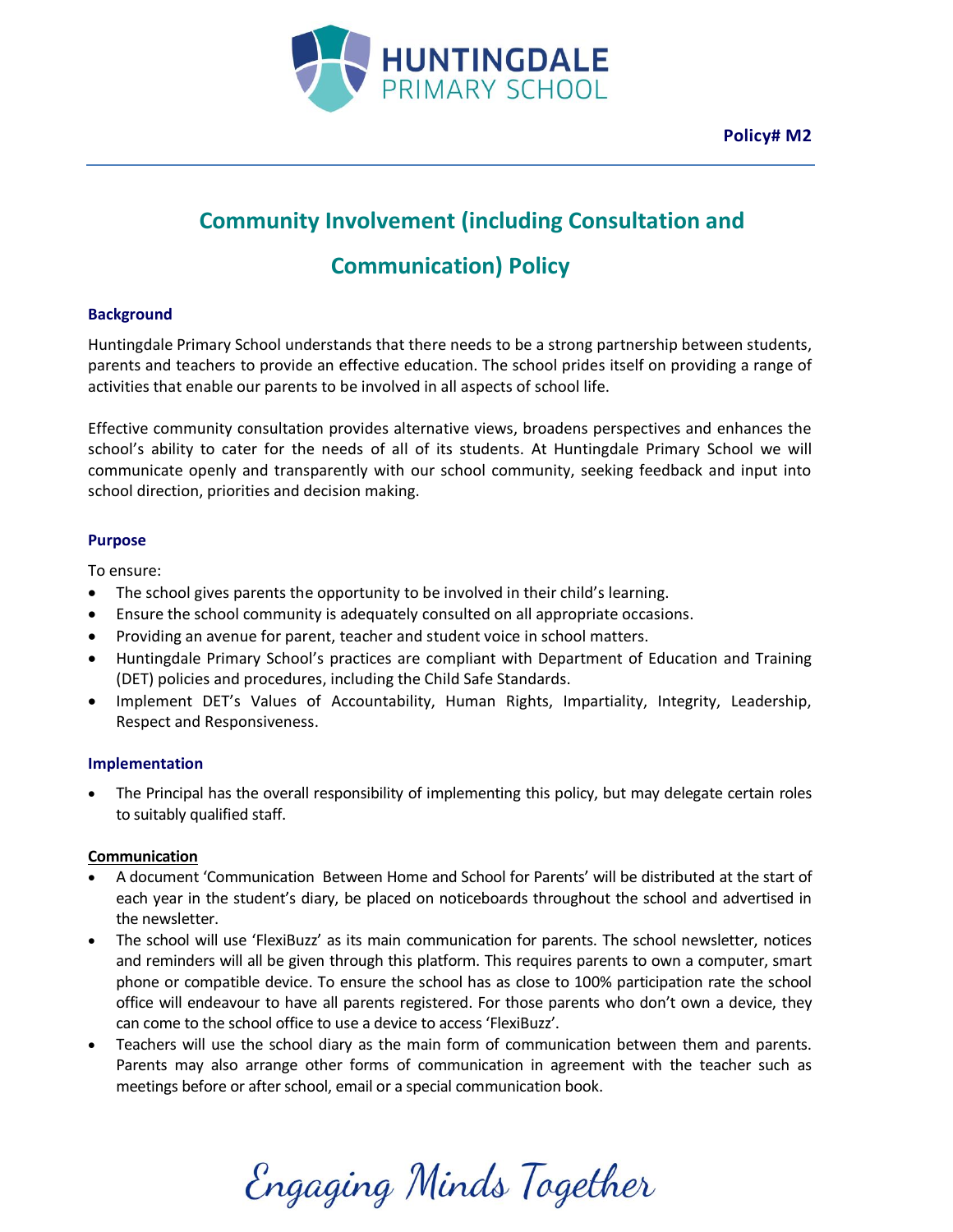

- School Council will operate as per Department of Education and Training (DET) policies and procedures. School Council actions and updates will be communicated to the school community. For example:
	- o Call for nominations and elections (if needed)
	- o An Annual General Meeting
	- o Dates of Monthly Meetings in the school newsletter.
	- $\circ$  Communicate important decisions made by School Council via the school newsletter.
- The school will review its website at least annually. Important information about the school and its policies will be included.

#### **Consultation**

- The school community will be consulted on all appropriate topics. These could include policy review or feedback about school processes. Operational decisions such as individual teacher roles and everyday purchasing are examples where community consultation is not appropriate.
- The school community will be consulted using processes that are timely, transparent and maximises input.
- Consultation will focus on the community groups most affected by the potential outcome and will be inclusive and non-discriminatory. Minority groups may be specifically approached where cultural and language difficulties may inhibit normal participation.
- Consultation processes will be advertised in the school newsletter and/or the school website to promote maximum participation.
- Consultation tools may include:
	- o Paper surveys and questionnaires
	- o Online tools (e.g. Survey Monkey)
	- o Feedback through School Council
	- o Specially organised forums
	- o Aspects of the Parent Opinion Survey
- Results of the consultative process will be published. All decisions made after community consultation will be openly communicated as will the reasoning supporting the decision.
- If there is a grievance about the decision, this must be directed to the Principal in alignment with the complaints policy.

#### **Other**

- The school will undertake a wide range of activities to develop and strengthen relationships with our community. For example:
	- Opportunity to join the Parents Association 'Watashi Mo'
	- Opportunity to join School Council sub-commitees
	- Opportunity to join in school events such as working bees
	- Using interpreting and translating assistance services to enable families to connect with the school
	- Addressing complaints in an effective and timely manner (See Complaints Policy)

#### **Evaluation**

This policy will be reviewed as part of the school's 3 year cycle or as needed to comply with DET policy changes.